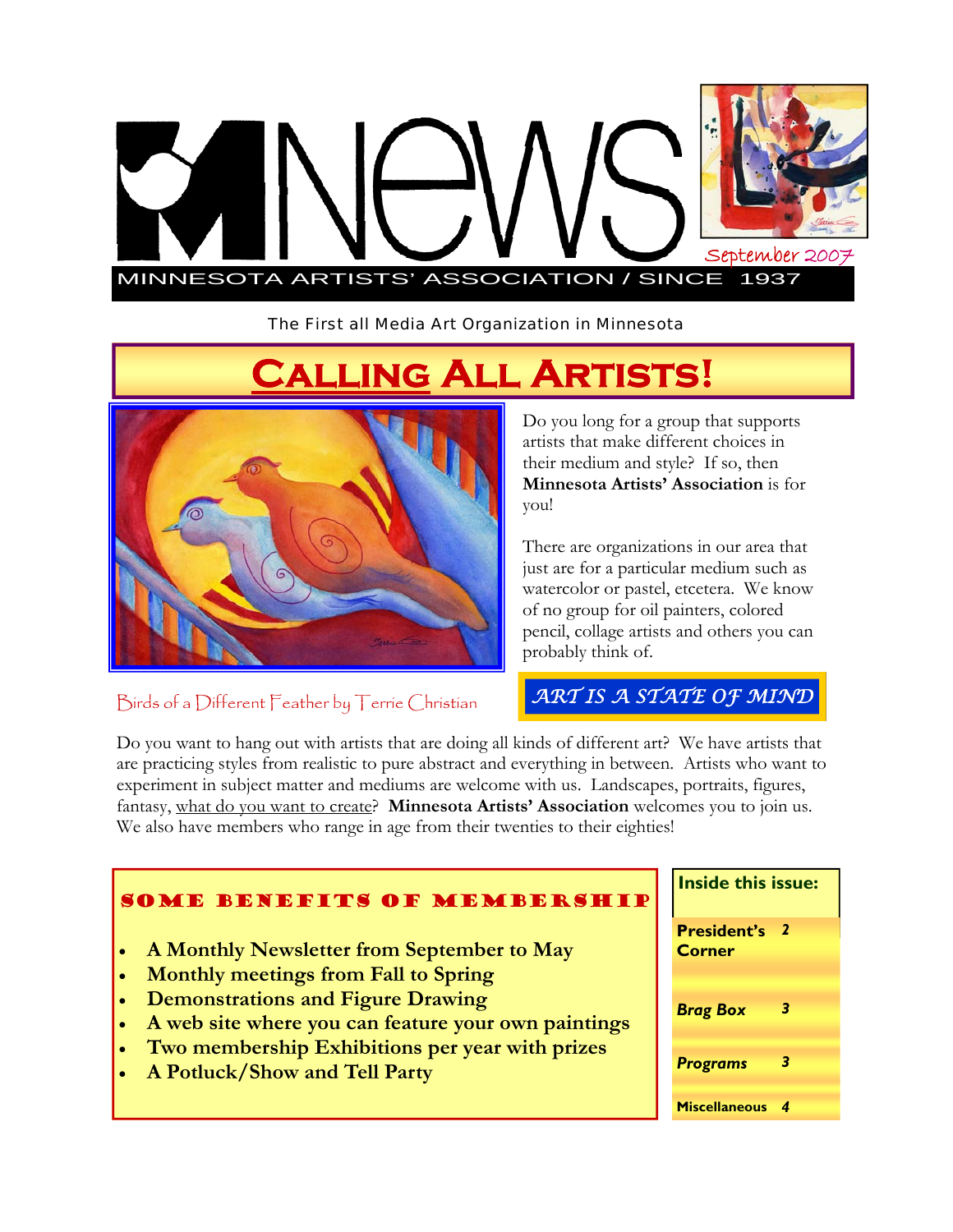# paint.

# **President's Corner** *by Ron Wilson*

I hope everyone had a good summer and had some time to

 The **MAA Board** would like to bring you up to date on what was discussed at our board meeting on August 22. Board members present were **Judy Lieber, Sylvia Rudolf, Terrie Christian,** 

**Gene Terres, Jeanna Meyer, Amanda McCarty, Ron Wilson, and Charlie Breems .** 

We first of all thanked **Amanda** for the great job she has done on the **MAA website**. Check it out at: mnartistsassociation.org, if you can. It is proving to be an effective vehicle for obtaining new members. We have links to our website on other arts organizations, including mnartists.org and Springboard for the Arts. **Charlie Breems** will look into getting links on the local art supply store websites. Thanks to new member, **Stephan Chase** for adding his paintings to the website gallery. Any MAA member can put two paintings on the site. Call **Amanda McCarty** if you need to know how to do that. Amanda has agreed to work on newsletters with **Terrie**, in place of **Onnalee Graham**, who has asked to be let out of that commitment. We thank **Onnalee** for her years of dedication to the newsletter and our new color brochure.

**Gene** reported that the Powderhorn Art Fair went well and resulted in an award from Powderhorn, but rain on Saturday cut into sales. The board decided to replace the used canopy with a new E-Z Up canopy for next year. If anyone knows where we can get a good price on a new one, call **Gene Terres**. I have decided to ask someone to be Gene's assistant Powderhorn chair, as our participation in the art fair is a big job and Gene has been doing it by himself. We will also be asking next May for members interested in showing in the Powderhorn Fair to commit to helping set-up and take down, as we do with shows.

**Gene** has applied for a grant from the Minnesota Sesquicentennial committee for expenses for MAA members to do twelve Minnesota historical paintings as a Sesquicentennial calendar. More on this if our application is accepted. Paintings of the of St. Mary's Basilica by **MAA** members were chosen for its 2007 calendar, and Gene is lining up another church for a similar calendar.

**Sylvia** reported that the fall show will be a little later this year, in December and January, at Eden Prairie government center, where we have shown before, with an added "Holiday Boutique" promotional event aimed at city employees and residents. As you can see by the card in this issue, dues are due now (September) and only current paid members can enter the December show.

This was a long-winded president's column, but the board wanted all MAA members to know that we have exciting things happening in MAA. Tell your artist friends to check the website, mnartistsassociation.org, and become a member.

#### **MAA Board of Directors**

#### **Administration**

| <b>President</b>               | <b>Ron Wilson</b>                  | 612-243-1315 |
|--------------------------------|------------------------------------|--------------|
| <b>Vice Pres.</b>              | <b>Charles Breems</b>              | 952-913-8671 |
| <b>Secretary</b>               | <b>Sylvia Rudolph</b>              | 612-722-8416 |
| <b>Treasurer</b>               | <b>Jeanna Meyer</b>                | 952-758-9446 |
| <b>Activities Coordinators</b> |                                    |              |
|                                | <b>Exhibitions: Sylvia Rudolph</b> | 612-722-8416 |
|                                |                                    |              |
|                                | <b>Programs</b> Judy Lieber        | 952-884-1815 |
| <b>Membership</b>              | <b>Gene Terres</b>                 | 612-825-4512 |

**Co-Editors MAA Newsletter Terrie Christian** 763-546-5266 **terriepc@msn.com Amanda McCarty** 612– 729-9717

**Web Site Mgr**. **Amanda McCarty nefferkiti@msn.com** 



**Meet Charlie Breems Who has agreed to become our Vice President. We appreciate his willingness to serve the Members of MAA** 

*September 2007 2 MAA News*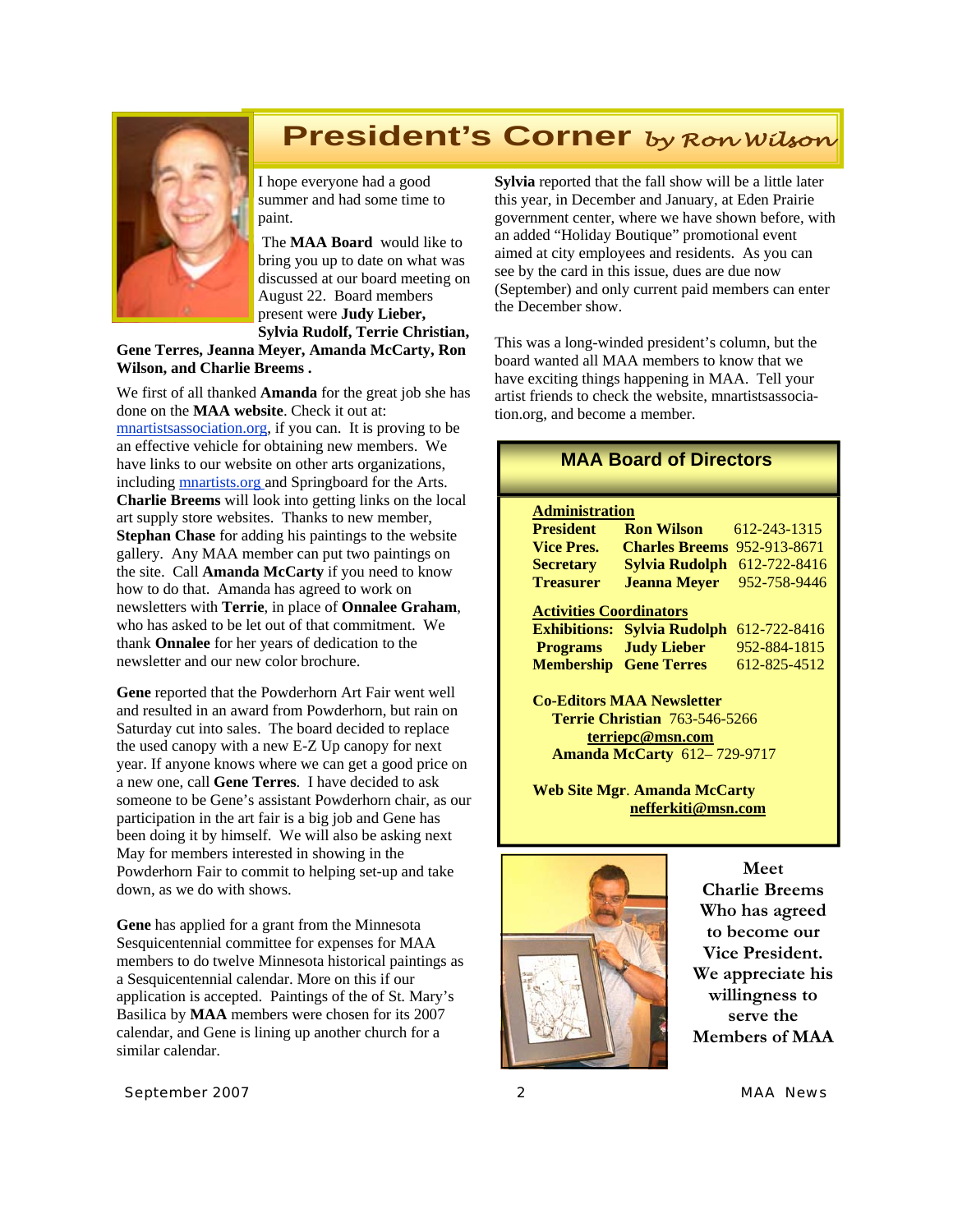**Brag Box "If Ya Done it, it Ain't Braggin"** 

*Member accomplishments Exhibits, winning awards . . .* 

Just being accepted into the Minnesota State Fair is a big deal. There have been actual shows made up some years of the paintings that were rejected! Several **MAA** members were excepted and some won awards!

**Kathy Braud** won 3rd Honors for her painting "Park Trails". **Watercolor** 

**Rita Beyer Corrigan** won 3rd Place for her painting "Morning Walk". **Pastel** 

**Emmy White** won Honorable Mention for her painting "BLT's For Lunch". **Watercolor.** 

**Ron Merchant's Oil** Painting "Street Walkers was accepted in the show.

**Ginny Olson's Watercolor** Painting "Into the Silence was also accepted.

Congratulations to you all! If I missed anybody, please let me know and we will publish your award next month.

*A Note of Gratitude! I want to give a special thank you to Onnalee Graham for her years as Newsletter Editor. During her several years as Editor, Onnalee took the Publication from a mimeographed look with black and white imagery to the color we enjoy today. She was able to do this because of her resourcefulness in finding an inexpensive source of inks and her willingness to use her own personal printer to make our copies on. She also taught me the program we use to create the newsletter. Terrie Christian*



By Judy Lieber, Program Chair

Because of scheduling conflicts, there will be no program in September.

Our first program will be on the 2nd Tuesday in October, which is a week earlier than our normal time.

### **Greg Lipelt** will be giving a Demo on **ADDRESSING RIGIDITY.**



Mark your calendars for Tuesday, October 8th from 6:30 to 9:30. Greg's Demo will begin at 7 p.m. The location will be at the St. Louis Park City Hall Conference Room. Look for an article from Greg in our next newsletter, and a location map for your convenience.

We expect to be able to return to our usual meeting night of the 3rd Tuesday beginning in November. More on Programs to be announced next month.

**Bring your own paintings to share at meetings.**